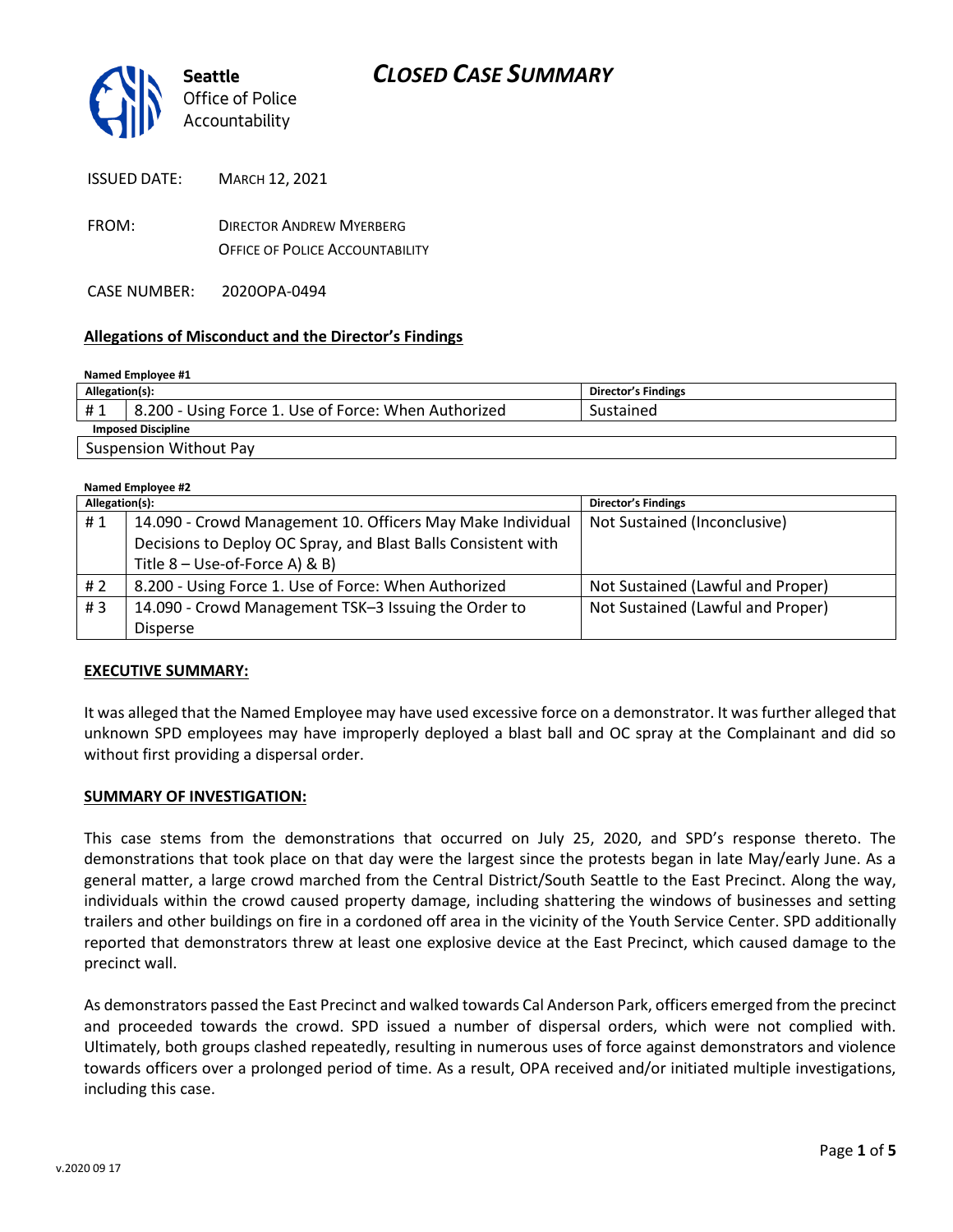## *CLOSED CASE SUMMARY*

OPA CASE NUMBER: 2020OPA-0494

The incident here occurred while SPD officers began to push the demonstrators back from the vicinity of the precinct. As officers advanced, they came across several individuals who were either sitting on or standing next to a concrete retaining wall. Behind the individuals was a bus stop with an awning. As the officers moved towards the individuals, the officers told them that they needed to move back. One of the individuals said that they had been pepper sprayed; it appeared that they were receiving medical care. An officer – referred to here as Witness Officer #1 (WO#1) – told the individuals that they had to move and began to push them back with his hand.

Officers in front of WO#1 – Named Employee #1 (NE#1) and Witness Officer #2 (WO#2) – physically pushed two of the individuals. NE#1 forcefully pushed the first Individual – the Complainant in this case – backwards, causing hm to fall down to the ground and against the bus stop. WO#2 pushed the second individual back towards concrete wall. The momentum caused both WO#2 and this individual to fall forward onto the retaining wall. At that time, WO#1, who was behind NE#1, pepper sprayed a woman dressed in light blue nurse scrubs who advanced towards the officers and pulled the second individual back. That OC deployment was investigated under 2020OPA-0471.

The Complainant later alleged that he was subjected to excessive force when he was pushed by NE#1. He further contended that unknown SPD employees improperly deployed a blast ball and OC spray in his immediate vicinity and that this was done prior to a dispersal order being provided. This OPA investigation ensued.

As part of its investigation into this incident, OPA reviewed BWV and third-party video, as well as interviewed the Complainant and NE#1.

The Complainant said that he was taking part in the demonstration on July 25 and, at the time of this incident, he was standing in front of the crowd using his phone to videotape officers. He observed a woman who was also standing in front of the crowd get pushed down for what appeared to be no reason. A blast ball, which was thrown by an unknown officer, then detonated by his feet. He did not hear a dispersal order prior to that deployment. Officers began pushing the crowd back. The Complainant said that he was moving, as was the crowd; however, officers continued to deploy OC spray and blast balls and pull umbrellas away from other demonstrators. The Complainant saw a demonstrator sitting by a retaining wall. The demonstrator was yelling that he could not see. Another demonstrator tried to help the individual who could not see. The Complainant also moved towards them to assist. However, officers intervened to prevent this. The Complainant stated that NE#1, who had a "billy club," used a "cross-check" to knock the Complainant and another demonstrator back and down, causing him to fall "into the bus shelter." This resulted in the Complainant striking his head. At this time, another officer deployed OC spray over him, causing his face and hands to burn. The Complainant was ultimately able to help the individual who could not see. He also was able to wash out his own eyes. The Complainant expressed that he was concerned by the overall level of force applied by officers, including that used against him, and he felt that it was excessive.

NE#1 recalled that, earlier that day, there had been extensive violence and property damage engaged in by demonstrators. He said that multiple orders to disperse were issued and, due to an overall lack of compliance, officers began to physically move the crowd back. He said that, along with removing the demonstrators from the area, the point of pushing the crowd back was to make it harder for demonstrators to harm officers or damage property.

NE#1 stated that he observed the Complainant attempting to intervene with officers who were interacting with another demonstrator. He said that he grabbed the Complainant, who was facing away, to "spin him around" and to "get him walking" in the opposite direction from the officers. NE#1 did not hear the other demonstrator saying that he could not see.



**Seattle**

*Office of Police*

*Accountability*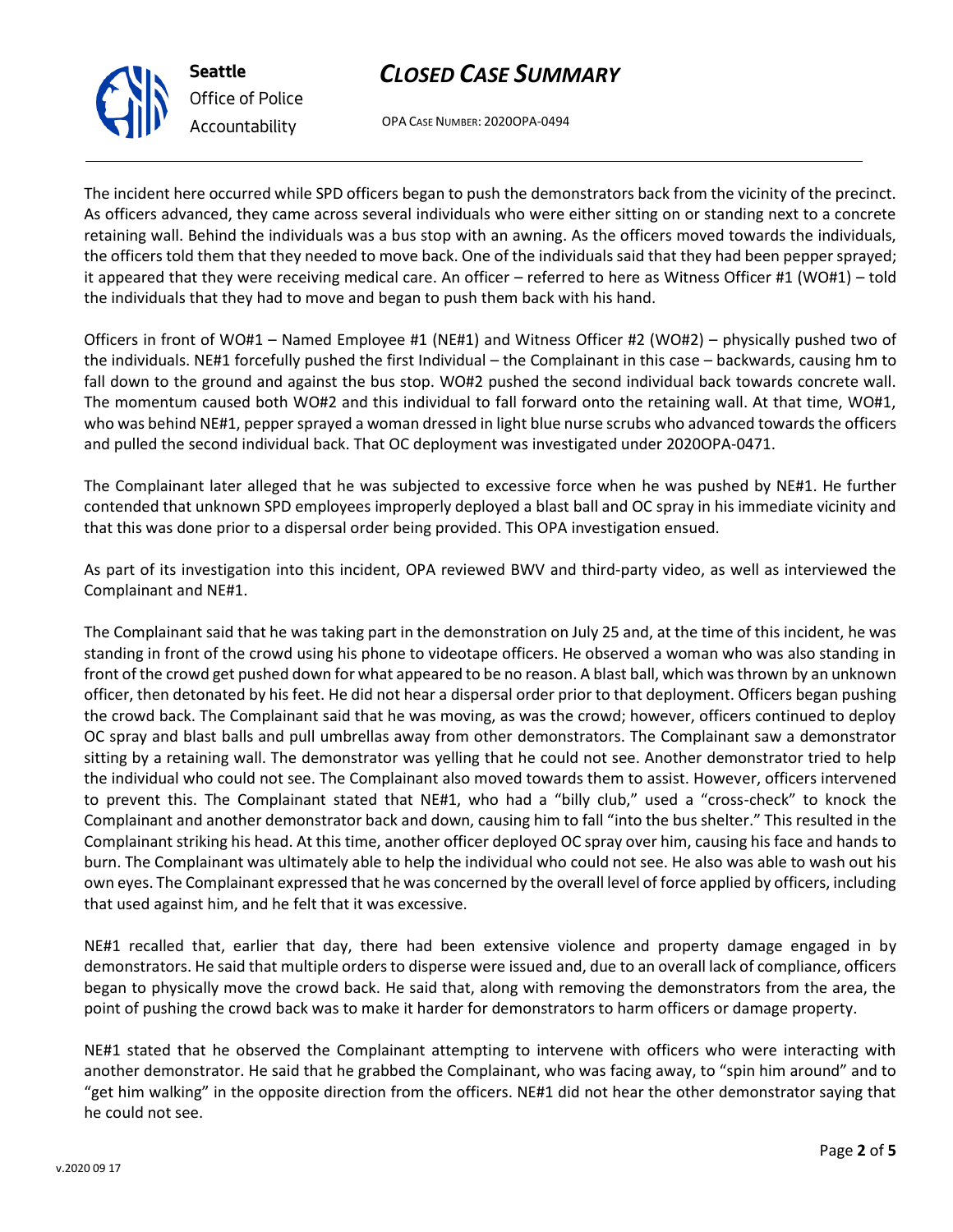## *CLOSED CASE SUMMARY*

OPA CASE NUMBER: 2020OPA-0494

NE#1 characterized his force as de minimis and said that it was attempted to guide and/or move the Complainant forward. He said that he did not know that the Complainant fell until he reviewed his BWV and he saw no evidence at the time that the Complainant suffered any injuries.

## **ANALYSIS AND CONCLUSIONS:**

## **Named Employee #1 - Allegation #1** *8.200 - Using Force 1. Use of Force: When Authorized*

SPD Policy 8.200(1) requires that force used by officers be reasonable, necessary and proportional. Whether force is reasonable depends "on the totality of the circumstances" known to the officers at the time of the force and must be balanced against "the rights of the subject, in light of the circumstances surrounding the event." (SPD Policy 8.200(1).) The policy lists a number of factors that should be weighed when evaluating reasonableness. (*See id*.) Force is necessary where "no reasonably effective alternative appears to exist, and only then to the degree which is reasonable to effect a lawful purpose." (*Id*.) Lastly, the force used must be proportional to the threat posed to the officer. (*Id*.)

From OPA review of the video, OPA disagrees with NE#1's description of the force he used, as well as with his contention that the force was de minimis.

First, the BWV indicated that NE#1 forcefully pushed the Complainant down and towards the bus stop. This caused the Complainant to fall down with significant momentum and to strike the bus stop. OPA saw no evidence to support NE#1's assertion that he used low-level force to grab and then "spin" the Complainant around.

Second, the BWV further indicated that the force used by NE#1 was, at the very least, Type I force if not a higher level. Notably, NE#1 clearly used an "open hand technique with sufficient force to cause complaint or indication of pain" and arguably used force that was "reasonably expected to cause physical injury greater than transitory pain but less than great or substantial bodily harm." Moreover, but for the fact that the Complainant was wearing a helmet, he could have suffered very serious injuries based on the manner in which NE#1 pushed him, his momentum in falling to the ground, and his striking the bus stop with his head.

When assessing this force under SPD Policy 8.200-POL-1, OPA finds that it violated policy. Even assuming that the force was reasonable given the legitimate law enforcement interest in continuing to move the crowd back under the circumstances, it was neither necessary nor proportional.

With regard to necessity, there were other reasonably effective force options available to NE#1 rather than pushing the Complainant backwards into a bus stop. For example, NE#1 could have used his baton to move the Complainant back as he was trained to do. NE#1 also could have pushed the Complainant with less force or in a manner less likely to result in the Complainant falling backwards into a hard and immovable object. Moreover, the force used exceeded the degree necessary to effectuate NE#1's lawful purpose.

With regard to proportionality, the level of force and the potential harm it could have caused the Complainant well outweighed the threat posed by the Complainant to NE#1 and other officers. As a starting point, from a review of the BWV, there was no indication that the Complainant posed any threat whatsoever to NE#1. Further, NE#1 did not



**Seattle** *Office of Police Accountability*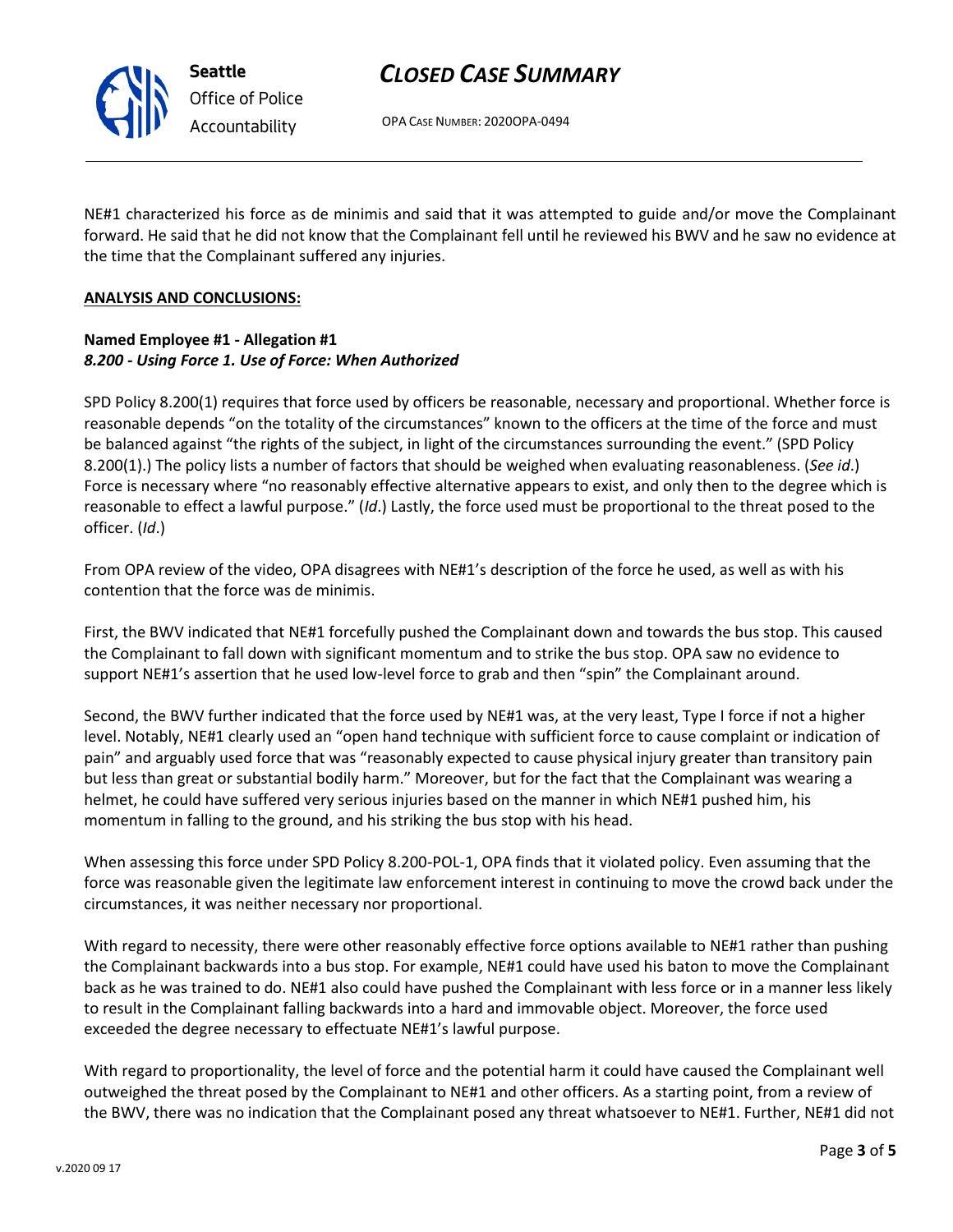# *CLOSED CASE SUMMARY*

OPA CASE NUMBER: 2020OPA-0494

say that this was the case. NE#1 said that he perceived the Complainant to be moving towards officers, but he did not convincingly articulate that the Complainant's actions or demeanor suggested that he was going to imminently attack those officers or subject them to physical danger. However, and as captured by the BWV, NE#1 forcefully pushed the Complainant down without any apparent regard for the injuries that the Complainant could have suffered. This caused the force to be not proportional.

For the above reasons, OPA recommends that this allegation be Sustained.

Recommended Finding: **Sustained**

## **Named Employee #2 - Allegation #1** *14.090 - Crowd Management 10. Officers May Make Individual Decisions to Deploy OC Spray, and Blast Balls Consistent with Title 8 – Use-of-Force*

OPA perceives the Complainant to be raising excessive force claims against unknown SPD officers premised on both the blast ball that was deployed at his feet and the OC spray that was deployed at the time he was pushed to the ground. OPA evaluates the blast ball deployment in the context of this allegation and the OC spray deployment in Allegation #2, below.

During its intake investigation, OPA was unable to identify the deployment cited by the Complainant or, for that matter, which officer engaged in this conduct. While OPA did verify that multiple dispersal orders were provided to the crowd prior to blast balls being deployed, this does not necessitate a finding that the deployment in question was appropriate. However, without knowing the context in which it occurred, OPA cannot determine whether the deployment was consistent with policy.

Accordingly, OPA recommends that this allegation be Not Sustained – Inconclusive.

Recommended Finding: **Not Sustained (Inconclusive)**

## **Named Employee #2 - Allegation #2** *8.200 - Using Force 1. Use of Force: When Authorized*

With regard to the OC spray that affected the Complainant, OPA believes that the Complainant is referencing WO#1's deployment that was addressed in 2020OPA-0471 and was deemed consistent with policy. Accordingly, for the same reasons as articulated in that case, OPA recommends that this allegation be Not Sustained – Lawful and Proper.

Recommended Finding: **Not Sustained (Lawful and Proper)**

## **Named Employee #2 - Allegation #3** *14.090 - Crowd Management TSK–3 Issuing the Order to Disperse*

OPA investigation in this case, as well as the other cases stemming from July 25, indicted that no less-lethal tools were used – including blast balls and OC spray – until after dispersal orders had already been issued. Accordingly, OPA recommends that this allegation be Not Sustained – Lawful and Proper.



**Seattle** *Office of Police Accountability*